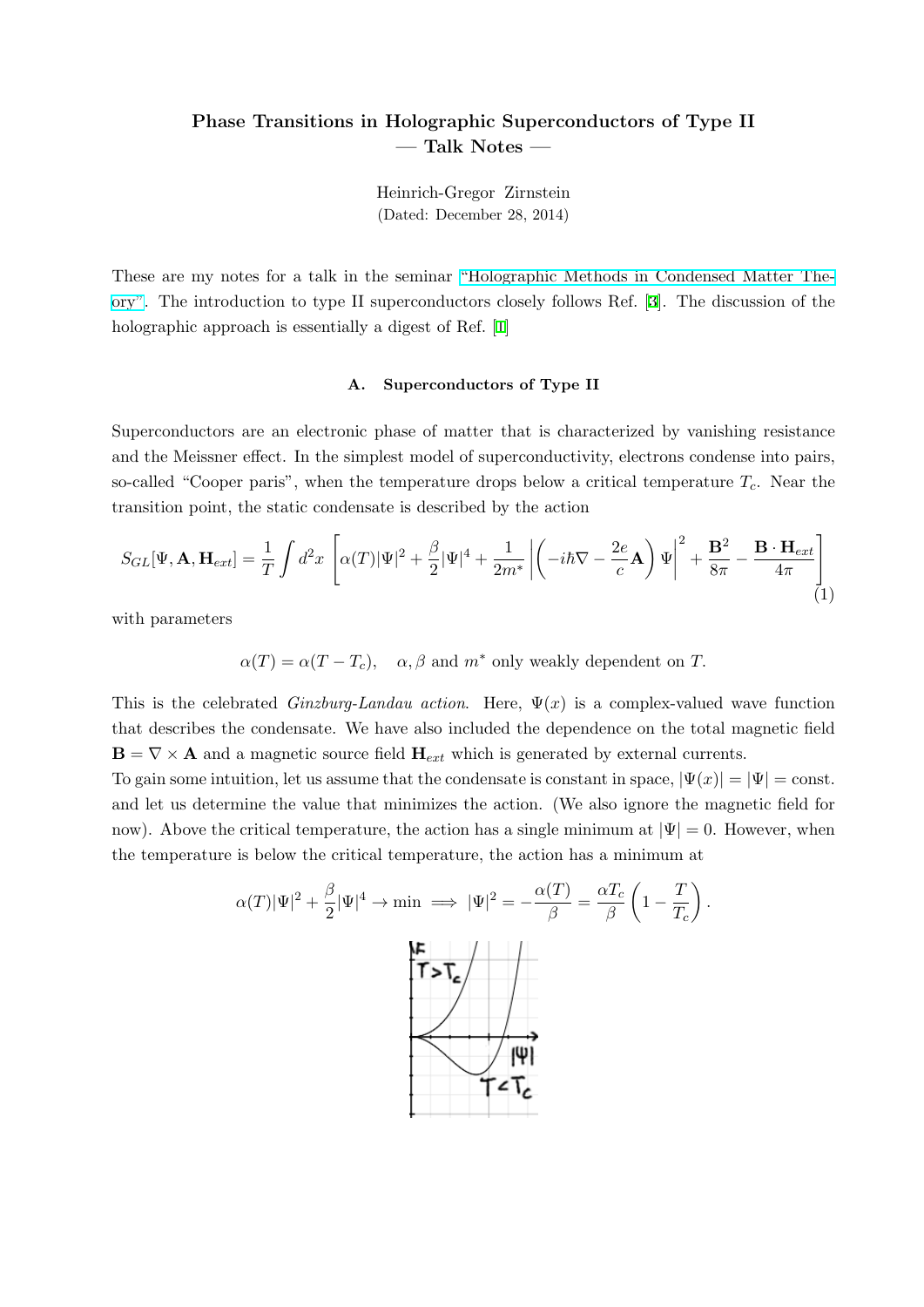In other words, the temperature dependence of the order parameter is

$$
|\Psi| \sim \left(1 - \frac{T}{T_c}\right)^{1/2} \text{ for } T < T_c.
$$

As the temperature is lowered, the order parameter  $\Psi$  changes continuously from zero to a finite value. Such a continous change is also known as a second order phase transition.



Now, consider the interface between a normal conductor and a superconductor. From the Ginzburg-Landau action (1), it is also possible to calculate the magnetic field **B**. It turns out that the total magnetic field  $\mathbf{B}(x)$  will quickly decay as we enter the superconductor and become zero inside. This is the celebrated Meissner effect: superconductors expel magnetic fields. The decay occurs on a len[gt](#page-0-0)h scale  $\lambda = \lambda(T)$  which depends on the parameters  $\alpha, \beta, m^*$ . On the other hand, the condensate wave function  $\Psi(x)$  will rise from zero outside to non-zero as we enter the superconductor. This occurs on a different length scale  $\xi = \xi(T)$ .



The relation between these two length scales determines the type of the superconductor. If the quotient  $\kappa := \lambda/\xi$  satisfies  $\kappa < \frac{1}{\sqrt{\lambda}}$  $\frac{1}{2}$ , then it is energetically favorable for the material to become superconducting as a whole; this is a *type I superconductor*. In this case, superconductivity is only possible below a critical magnetic field,  $B < B<sub>c1</sub>$ . However, if the quotient satisfies  $\kappa > \frac{1}{\sqrt{2}}$  $\frac{1}{2}$ , then the magnetic field can penetrate deeper into the superconductor without disturbing the condensate. This means that the material can be superconducting in a higher magnetic field  $B_{c1} < B < B_{c2}$ by building as much surface area between the normal conducting and the superconducting phase as possible; this is a *type II superconductor*.

We can understand this with the following very rough estimate: When the condensate wave function is still small in a region of length  $\xi$ , then the free energy differs by

$$
\approx -A\xi \left( \alpha(T)|\Psi|^2 + \frac{\beta}{2}|\Psi|^4 \right) = +A\xi \frac{\alpha(T)^2}{2\beta}
$$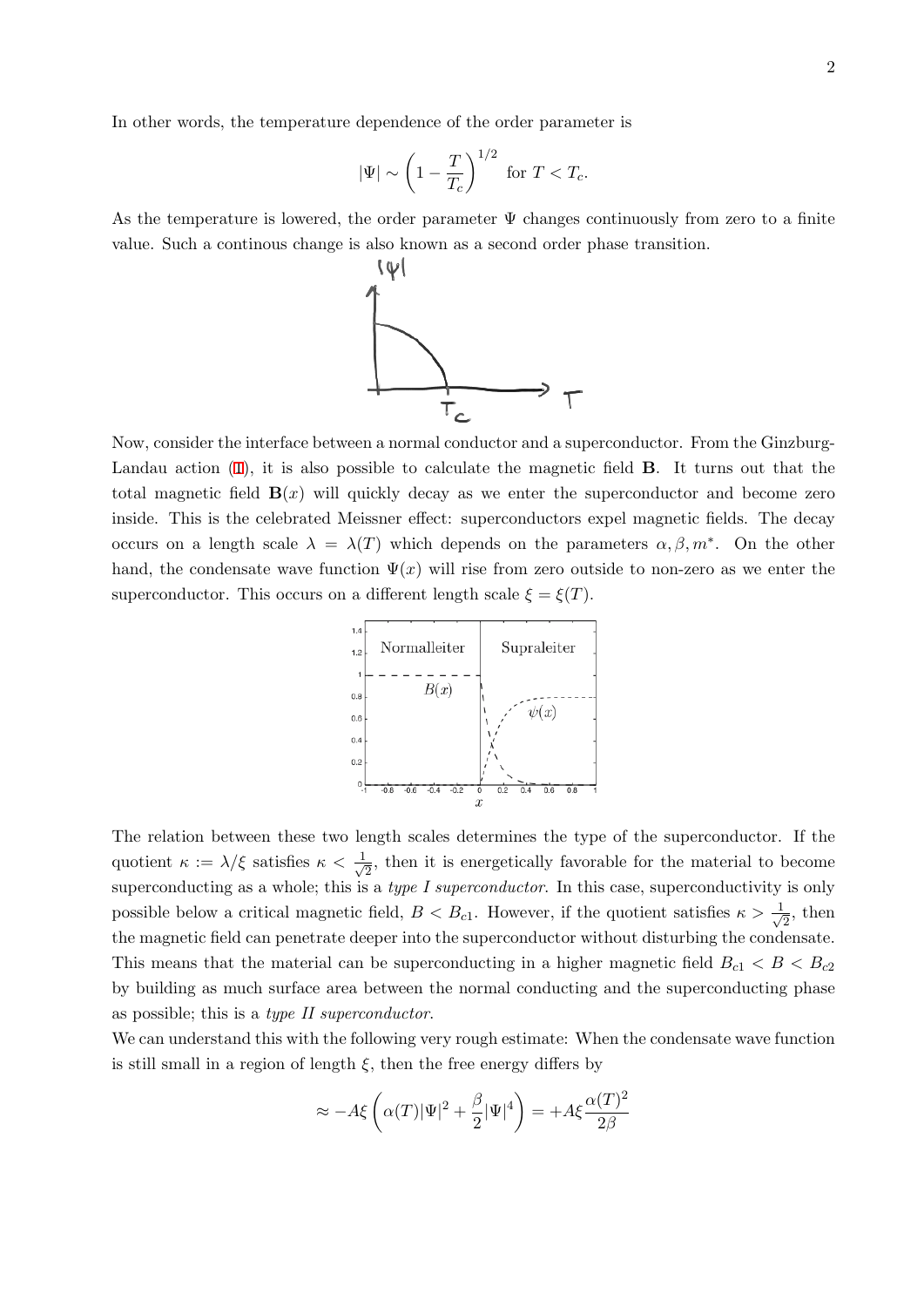from its optimal value. Here, *A* is the area of the surface between normal and superconducting phase. On the other hand, a magnetic field penetrating in a region of length  $\lambda$  changes the free energy by the amount

$$
\approx -A\lambda\frac{B^2}{8\pi}.
$$

When  $\xi \ll \lambda$ , the second term dominates the first and it is favorable to build as much surface area as possible. A more detailed calculation is necessary to get the precise value for the qutoient *κ* that distinguishes these two types.

How does a type II superconductor build as much surface area as possible? Abrikosov [2] has shown that the condensate wave function  $\Psi(x)$  will take the form of a *vortex lattice*. Its absolute value is periodic with lattice vectors *a*1*, a*<sup>2</sup>

$$
|\Psi(x+na_1+ma_2)|^2 = |\Psi(x)|^2,
$$

and the complex phase  $\chi(x)$  as given by  $\Psi(x) = e^{i\chi(x)} |\Psi(x)|$  will change by  $2\pi$  whenever we encircle a lattice point. It turns out that the triangular lattice is the energetically most favorable configuration.



## **B. Holographic Superconductors**

We now wish to study type II superconductors within the framework of the AdS/CFT correspondence. For simplicity, we restrict our attention to the case of a superconductor confied to two spatial dimensions *x, y* as opposed to three spatial dimensions, as this case already captures the relevant physics. We mainly give an overview of the results of Ref. [1].

In a previous talk during this seminar, we have already started discussing the AdS/CFT correspondence for superconductors. The idea was to consider a scalar field  $\Psi$  and a Maxwell field  $A_\mu$  in a m[e](#page-5-0)tric background given by a Reissner-Nordström black brane. The extra dimension was labeled *z* and had a horizon at  $z = z_H$ , which indicates the temperature *T*.

For convenience, we will instead consider the coordinate  $u = z/z_H$ . Then, the horizon is at  $u = 1$ and the conformal boundary is at  $u = 0$ . The temperature will be explicit in the background metric, which is now given by

$$
ds^{2} = \frac{L^{2} \alpha^{2}}{u^{2}} (-h(u)dt^{2} + dx^{2} + dy^{2}) + \frac{L^{2}}{u^{2}h(u)} du^{2}
$$

$$
h(u) = 1 - u^{3}, \quad \alpha = \frac{4\pi T}{3}.
$$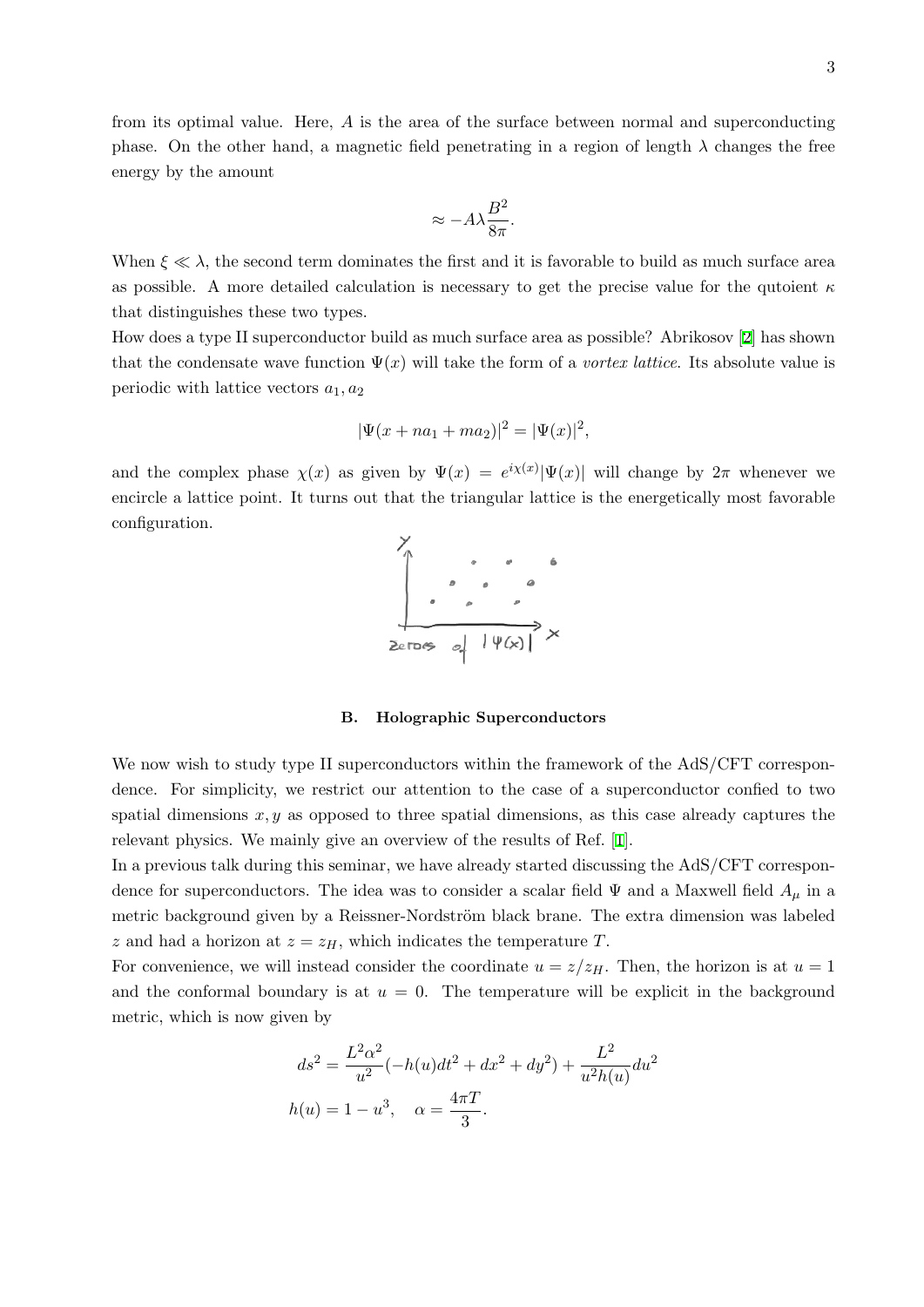The action for the matter fields is

$$
S[\Psi, A_{\mu}] = \frac{L^2}{2\kappa_4^2 e^2} \int d^4x \sqrt{-g} \left( -\frac{1}{4} F_{\mu\nu} F^{\mu\nu} - (D_{\mu} \Psi)^{\dagger} (D^{\mu} \Psi) - m^2 \Psi^{\dagger} \Psi \right).
$$

In the probe limit  $e \to \infty$ , the metric will not be affected by the motion of the matter fields. Variation of the action with respect to the fields gives the equations of motion

$$
\frac{1}{\sqrt{-g}} D_{\mu}(\sqrt{-g}D^{\mu}\Psi) = m^2\Psi
$$

$$
\frac{1}{\sqrt{-g}} \partial_{\mu}(\sqrt{-g}F^{\mu\nu}) = j^{\nu} := i[(D^{\nu}\Psi)^{\dagger}\Psi - \Psi^{\dagger}(D^{\nu}\Psi)].
$$

*Boundary conditions.* To make sense of these equations, we need to specify boundary conditions. Remember that the conformal boundary  $u = 0$  corresponds to the source fields for our partition function. In the presence of a chemical potential  $\mu$  and a magnetic field  $B$ , we have

$$
A_t(u = 0) = \mu, \quad F_{xy}(u = 0) = B.
$$

For the scalar field  $\Psi$ , we focus on the case  $m^2L^2 = -2$ , which gives an asymptotic

$$
\Psi(u) \sim \Psi_0 u + \Psi_+ u^2 \quad \text{ for } u \to 0.
$$

In a previous talk, we had discussed that the parameter  $\Psi_0$  corresponds to the external source for the scalar field  $\Psi$ . Since we want the field to condense spontaneously, we want the source field to vanish and require that  $\Psi_0 = 0$ .

At the horizon  $u = 1$ , we merely require that the field  $\Psi$  be finite and that the norm  $A_\mu A^\mu$  be finite as well. The reasoning here is that while the horizon is a singularity of the coordinate system, it should be possible to extend the fields continuously to the spacetime beyond the horizon. For the *A<sup>t</sup>* component, this means that

$$
A_t A^t = A_t g^{tt} A_t = -\frac{u^2}{L^2 \alpha^2 h(u)} \stackrel{!}{=} \text{finite} \implies A_t(u=1) = 0.
$$

*Solution ansatz.* We now want to try to solve the equations of motion. Just like in the Ginzburg-Landau theory, we will focus on static configurations, and hence assume that the time derivatives  $∂$ *<sup><i>t*</sup></sub> $A$ <sup>*µ*</sup> and  $∂$ <sup>*t*</sup> $\Psi$  vanish.

Moreover, we only consider the system in the vicinity of the critical magnetic field  $B_{c2}$ . Hence, we expand the solutions in the small parameter  $\varepsilon = (B_{c2} - B)/B_{c2}$  as follows

$$
\Psi = \varepsilon^{1/2}\psi_1 + \varepsilon^{3/2}\psi_2 + \dots
$$

$$
A_{\mu} = A_{\mu}^{(0)} + \varepsilon A_{\mu}^{(1)} + \dots
$$

Remember that we expect a second-order phase transition for the scalar field  $\Psi$ , that's why we expect an asymptotics of the form  $|\Psi|^2 \sim \varepsilon$ .

For the detailed calculation, I have to refer to the paper [1]. However, I still want to give you an impression of how it works. For instance, the equation of motion for the time component *A<sup>t</sup>* becomes

$$
\left(\alpha^2 h(u) \frac{\partial^2}{\partial u^2} + \triangle_x \right) A_t = \frac{2L^2 \alpha^2}{u^2} A_t |\Psi|^2
$$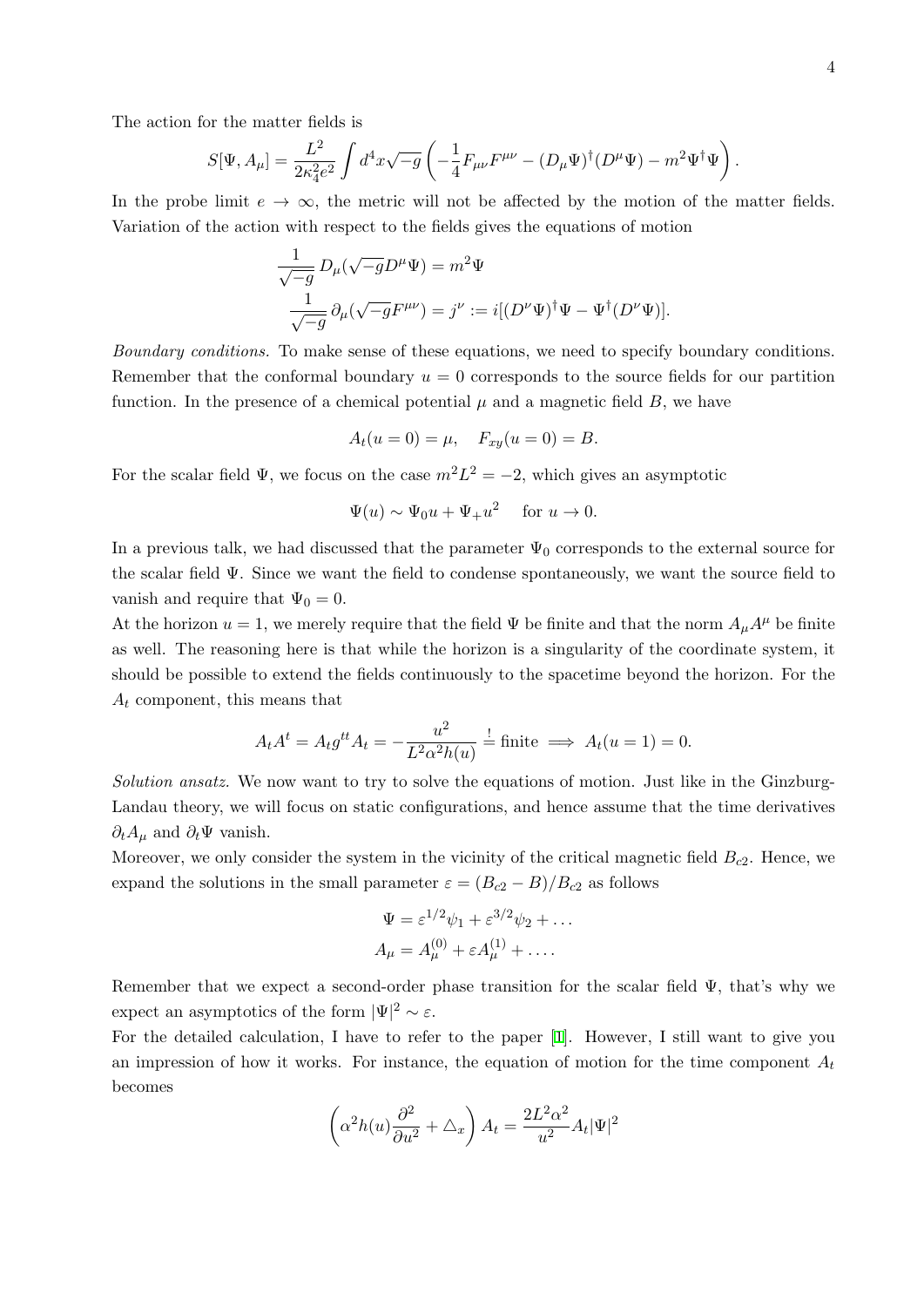in the gauge  $A_u = 0$ . To lowest order, the solution is simply

$$
A_t^{(0)} = \mu(1 - u).
$$

It interpolates between  $A_t(u = 1) = 0$  at the horizon and  $A_t(u = 0) = \mu$  at the conformal boundary.

For the scalar field, we can make a separation ansatz of the form

$$
\psi_1(x, u) = \frac{\rho_0(u)}{L} \gamma_L(x)
$$

It turns out that at lowest order, there is considerable freedom for the wave function  $\gamma_L(x)$ . In particular, we can make the ansatz of a vortex lattice. The ansatz by Maeda et. al. [1] is essentially the same as the one by Abrikosov [2].

*Effective action and free energy.* To find the configuration of lowest energy, we have to calculate the on-shell action to a higher order. The Euler-Lagrange equations tell us that the [o](#page-5-0)n-shell action can actually be expressed as an in[te](#page-5-1)gral over the boundary of our spacetime. Assuming that the superconductor only occupies a finite spatial volume and using the various boundary conditions, it can be shown that the relevant part of the action is the part corresponding to the conformal boundary

$$
S - S[\Psi = 0] = \frac{L^2}{2\kappa_4^2 e^2} \frac{\varepsilon^2 \alpha}{2} \int d^3x \, \delta^{ij} F_{ui}^{(1)} A_j^{(1)}|_{u=0} + O(\varepsilon^3).
$$

Since we are only interested in the specific field configuration  $\Psi$  that minimizes the energy, we have subtracted the part of the action that does not depend on the field,  $S[\Psi = 0]$ .

From the AdS/CFT corresondence, we know that the Maxwell field at the conformal boundary,  $A_\mu(u=0)$ , is the source field for the current  $j^\mu$ . We can obtain the expectation value for the current by calculating the functional derivative of the action with respect to the source field:

$$
\langle j^k \rangle = \frac{\delta S}{\delta A_k(u=0)} = \frac{L^2}{2\kappa_4^2 e^2} \alpha F_{uk}(u=0).
$$

Note that the quantity on the right-hand dise,  $F_{uk} = \partial_u A_k$ , contains a derivative in the direction of the "extra dimension". On a technical level, this is how the extra dimension of the AdS/CFT correspondence plays into the calculation.

The action also gives us the thermal free energy. Consider the vortex configuration for the field  $\psi_1$ and write  $\sigma(x) = |\gamma_L(x)|^2$ . In the limit of long wavelengths, where we only consider variations of the quantity  $\sigma(x)$  over large distances, the free energy for this configuration can be calculated to be proportional to

$$
F \sim -\varepsilon^2 \frac{(\overline{\sigma})^2}{\overline{\sigma^2}}.
$$

Here, the notation

$$
\overline{f} := \frac{1}{V} \int_V d^2x \, f(x)
$$